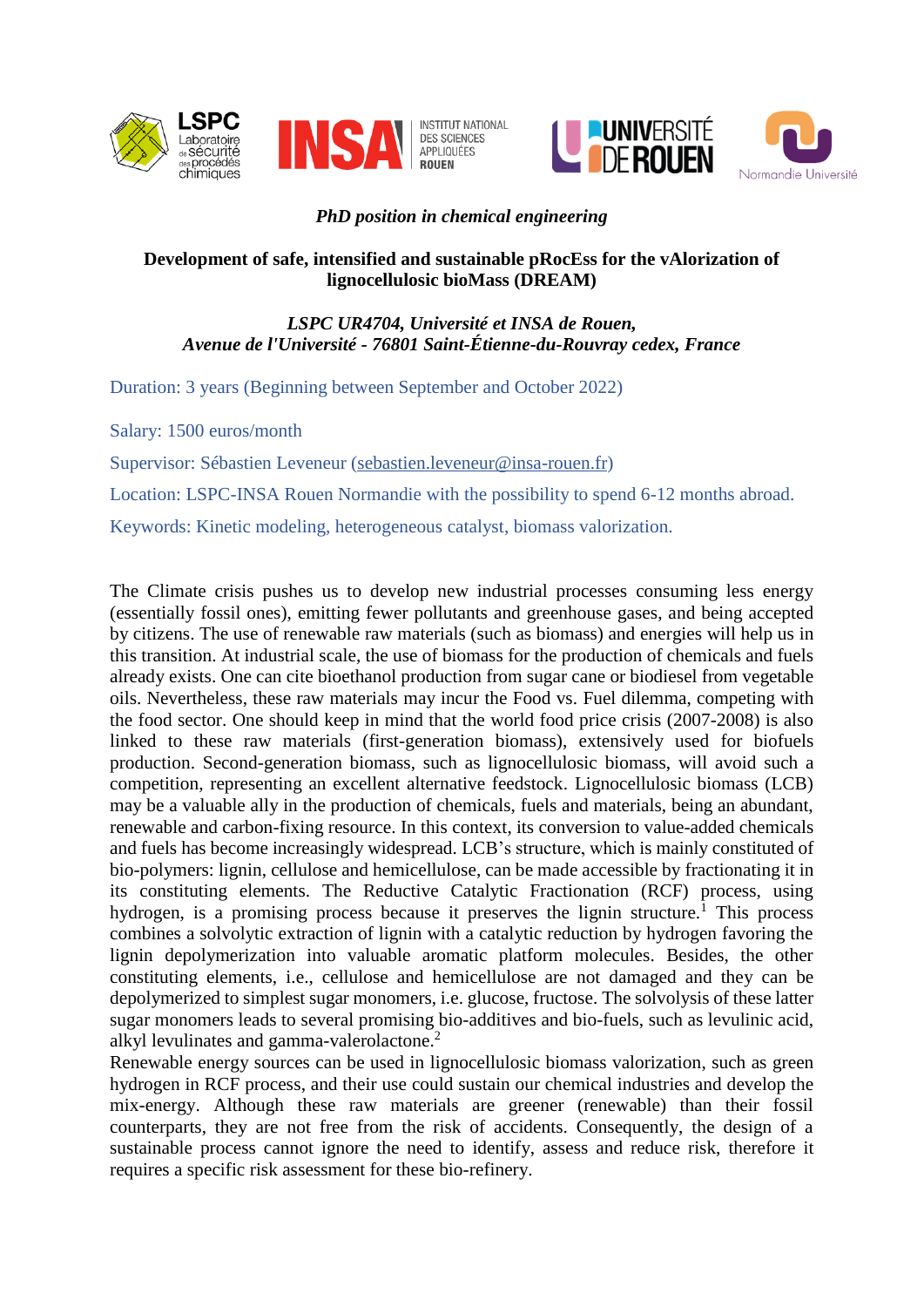Biomass valorization and utilization sectors are vital in the Normandy region, as well as the renewable energy sector. To contribute to the mix-energy, the use of green hydrogen in the region is supported by politics and industrials. Hydrogen is essential for the valorization of biomass<sup>1</sup> and its use in the transformation of agricultural and forest wastes in chemicals, biofuels, or materials will strengthen a green industrial sector in the Normandy region.

This doctoral thesis will be linked to RIN Normand ARBRE [\(Sébastien LEVENEUR | Institut](https://www.insa-rouen.fr/recherche/chercheurs/sleveneur)  [national des sciences appliquées de Rouen \(insa-rouen.fr\)\)](https://www.insa-rouen.fr/recherche/chercheurs/sleveneur), which investigate the Normandy's biomass valorization by green hydrogen from wind energy.

This thesis will also be linked to Métropole Rouen PROMETEE [\(Sébastien LEVENEUR |](https://www.insa-rouen.fr/recherche/chercheurs/sleveneur)  [Institut national des sciences appliquées de Rouen \(insa-rouen.fr\)\)](https://www.insa-rouen.fr/recherche/chercheurs/sleveneur), which wishes to evaluate biomass valorization processes on the innovative tetraptych Society-Industrial Risk-Environmental impact-Cost evaluation. PROMETEE stands for Processes to valoRize nOrman bioMass from renEwable energies: ciTizen sciencE and process safEty.

This doctoral thesis will be funded by Région Normandie and Métropole Rouennaise.

This doctoral thesis will develop an industrial process for producing a renewable monomer from the gamma-valerolactone (GVL) platform molecule issued from cellulose and hemicellulose hydrolysis.<sup>2</sup> The lack of engineering study slows down industrial development. The first step will study the hydrolysis of cellulose and hemicellulose produced from the Reductive Catalytic Fractionation (RCF). The second step will be the hydrogenation for the production of  $\text{GVL}^{3,4}$ , and its further transformation into a promising monomer. The optimum operating conditions based on sustainability criteria (cost evaluation, environmental and industrial risks) will be selected based on experimental data. The environmental impact will be done in collaboration with Prof. Valeria Casson Moreno (Bologna University, Italy).

The milestones are:

-Hydrolysis of cellulose and hemicellulose issued from RCF process: catalyst screening and kinetic modeling;

-Production of renewable monomer from cellulose and hemicellulose hydrolysis products: kinetic and calorimetry study;

-Risk assessment and cost evaluation of this process in strong collaboration with Prof Casson Moreno.

To ensure the success of the thesis, the following international collaboration will be used:

-Heterogeneous catalyst: Prof. Grenman (Åbo Akademi, Finland) and Prof. Maugé (LCS, Caen) -Process simulation: Prof. Stateva (Bulgarian Academy of Science) and Prof. Errico (University of Southern Denmark)

-Process safety: Prof. Valeria Casson-Moreno (Bologna university, Italie).

### **Requirements:**

-Master thesis in chemical engineering (or provisional certificate);

-Experience in experimental work and solid background in analysis;

-The candidate should have some knowledge in kinetic modeling and/or process simulation softwares ;

-Fluent in English;

-The PhD student might have the opportunity to make a scientific visit to one of the international laboratories mentioned above;